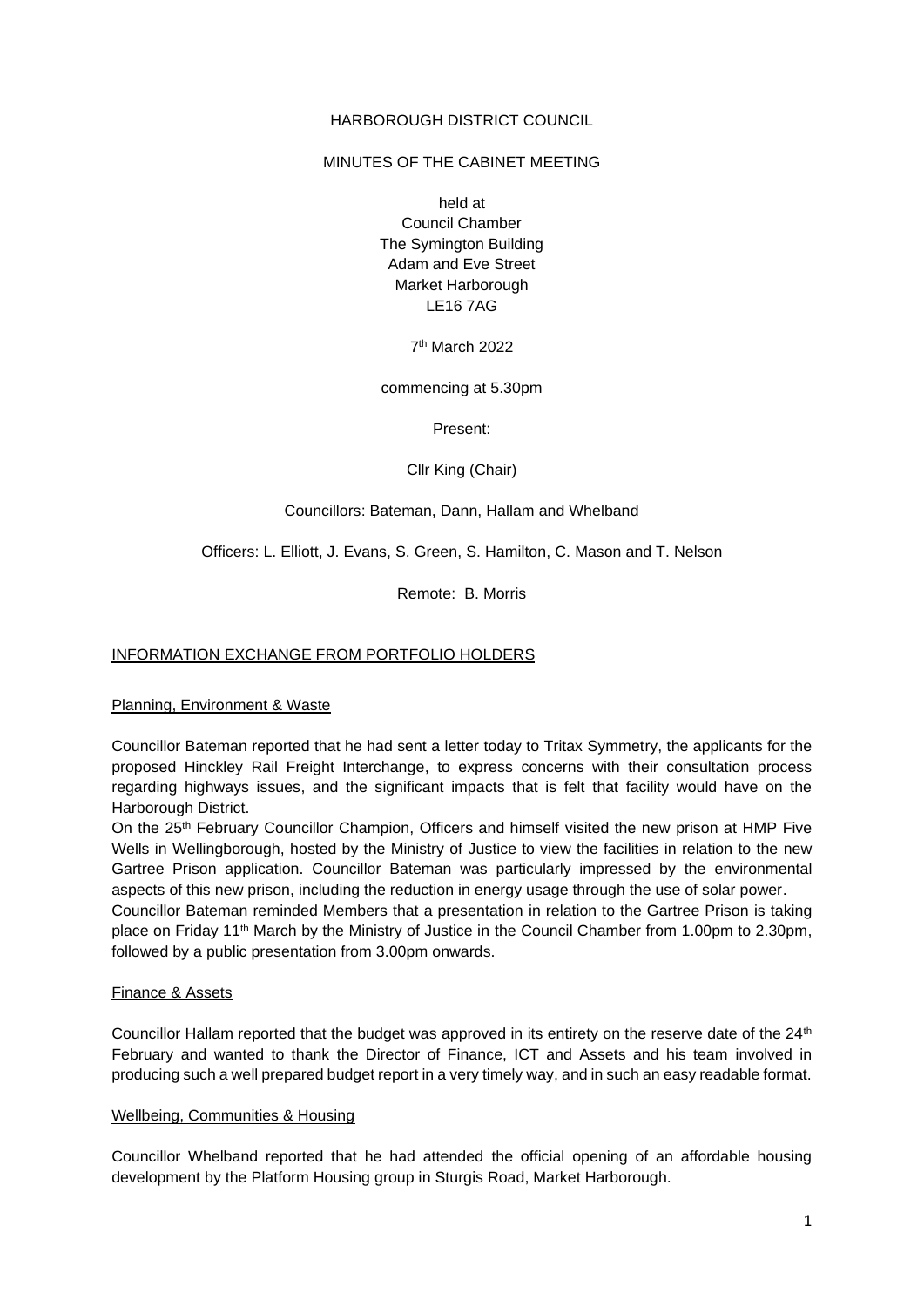# Strategy

Councillor King reported that since the last Cabinet meeting on the 7<sup>th</sup> February 2022 he had attended the following events and meetings :-

- 8<sup>th</sup> February: ground cutting ceremony at Tymecross Gardens, Market Harborough, which is small affordable housing development with Nottinghamshire Community Housing Association.
- 8 8<sup>th</sup> February: The Countryside Charity CPRE for Leicestershire regarding their concerns in relation to the Leicestershire Strategic Growth Plan.
- 9<sup>th</sup> February: Market Harborough Fire Station visit and met with the Fire Service Area Commander and shift crew.
- 14<sup>th</sup> February: Sage Housing Association regarding their ambition to become an affordable housing provider within the Harborough District.
- 21<sup>st</sup> February: Attended the District Council's Network Assembly.
- 21<sup>st</sup> February: Together with Councillor Whelband, attended a meeting with Platform Housing.
- 24<sup>th</sup> February: Together with Councillor Bateman, attended a meeting with representatives from Aldi to discuss their potential planning application for Rockingham Road, Market Harborough.
- <sup>-</sup> 1<sup>st</sup> March: A meeting with Andrew Jinks, Midlands Director for National Highways to discuss issues in relation to the A5.
- 7<sup>th</sup> March: Attended East Midlands Council Pay Briefing.
- A number of meetings with colleagues have taken place in relation to the Government's Levelling Up agenda and White Paper

## TOPICAL ISSUES

Councillor King reported that at the Council meeting on the 24<sup>th</sup> February, the Council had agreed to send a letter of solidarity from the Leader to the Ukraine Ambassador in London, which has now been sent, and all Members have received a copy.

In addition, the lighting on the Symington Building and on The Square has been altered at night to the colours of the Ukrainian national flag. The Interim Chief Executive and Officers have also been checking HDC contracts and services to ensure that these are compliant with government sanctions relating to the conflict in Ukraine by Russia. To-date nothing has been found which is a matter of concern. Later in the week, there will be a webpage on the Council's website with more information regarding how citizens can support the humanitarian requirements arising from the conflict.

The Council is currently awaiting further guidance from the government in relation to the anticipated influx of refugees from Ukraine.

## APOLOGIES FOR ABSENCE

There were none.

#### **MINUTES**

RESOLVED that the minutes of the meeting of the Cabinet held on the  $7<sup>th</sup>$  February 2022 be approved as a correct record.

## DECLARATION OF MEMBERS' INTERESTS

There were none.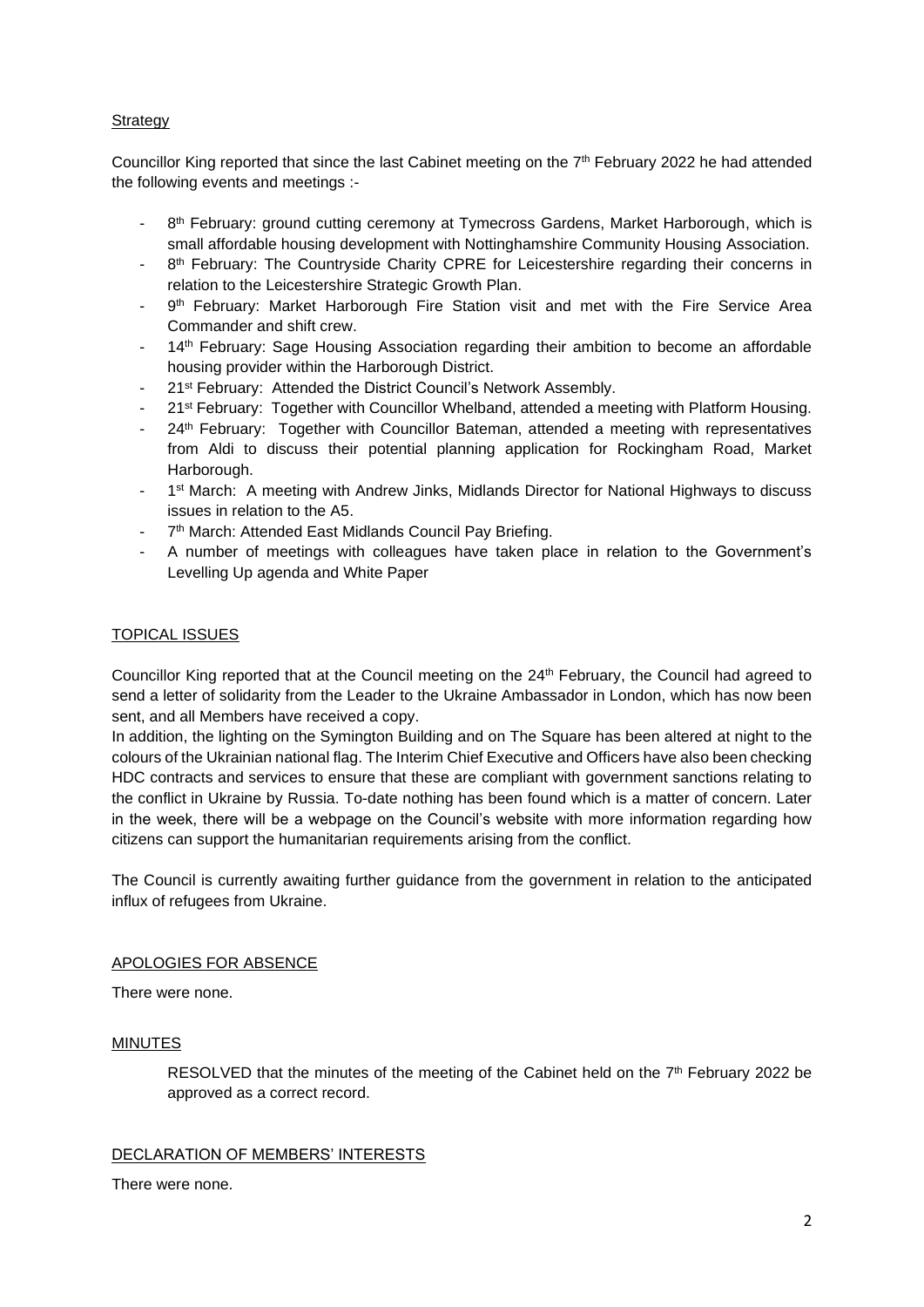### PERFORMANCE, QUARTER 3 2021/22 YEAR

The Portfolio Holder introduced the report and highlighted that of the 34 Key Activities at the end of Quarter 3; one was completed, 30 had Green status, two had Amber status and one was classed as Red status. Of the Key Performance Indicators; 21 are in the strategic performance dashboard, fifteen are green, three are amber and three are red, these being: Number of affordable home completions during the year; Number of interventions carried out to encourage owners of empty properties to bring them back into use; and Number of attendance at sport and physical activities.

It was noted that a correction was needed within Appendix A, 'Activity KA. 03.01 Achieve delivery of an appropriate risk and type of affordable housing that meets local need throughout the District across all tenures' to state that the annual target is 179 affordable units.

RESOLVED that performance of the Council at the end of Quarter 3 of the 2021/22 year be considered.

### Summary of Reasons

Performance is monitored and reported to Members on a quarterly basis as part of the Council's Performance Management Framework.

### CORPORATE RISK AND OPPORTUNITY MANAGEMENT: QUARTER 3, 2021/22

The Portfolio Holder introduced the report and highlighted that were 23 risks and seven opportunities, 6 were Red, eight Amber and 9 Green. He noted that these had been reviewed and the position remains unchanged since last reported and they would be reviewed again in January for Quarter 3.

At the end of Quarter 3 of the 2021/22 year there were 23 Risks and 7 Opportunities on the Corporate Risk and Opportunity Register. Of the 30 Risks and Opportunities on the Corporate Risk and Opportunity Register, two were assessed as Red status, these being: CR 33 Costs of planning appeals, and legal challenges, exceed budget; and CR 37 Increase in homeless presentations results in an increased demand in Council support for reactive temporary accommodation.

Thirteen were assessed as Amber status; these being: COR OP 05 To work with the other Leicestershire Authorities to explore different structures for delivering Council services for the benefit of residents; COR OP 07 To ensure that HDC benefits from the ERDF Welcome Back funding to support the reopening of local town centres and tourism following the Covid-19 pandemic; COR OP 08 To maximise the likelihood that HDC can benefit from Government Levelling Up Funding to support town centre regeneration, investment in local cultural facilities or upgrading local transport infrastructure; CR15 Reduction in public sector funding by all partners leads to service gaps and reduced public sector offer to residents; CR 20 Business Continuity: loss of building(s) / service(s) through unforeseen events; CR 25 The Council does not have sufficient funding to deliver its current services in the medium term; CR 29 Loss of ability to provide a comprehensive service due to cyber security attacks; CR 39 Risk of leisure contractor defaulting leads to an inability to deliver leisure services; CR 40 Service transformation propositions are not delivered resulting in underachievement of identified savings; CV 02 Unforeseen, unfunded financial burdens as a result of responding to the ongoing situation weaken the Council's financial stability; CV 03 Loss of income, as economic activity reduces, weakens the Council's cashflow and financial sustainability; CV 04 The focus on high-priority, short-term needs prevent the medium-term financial planning and decision-making needed to balance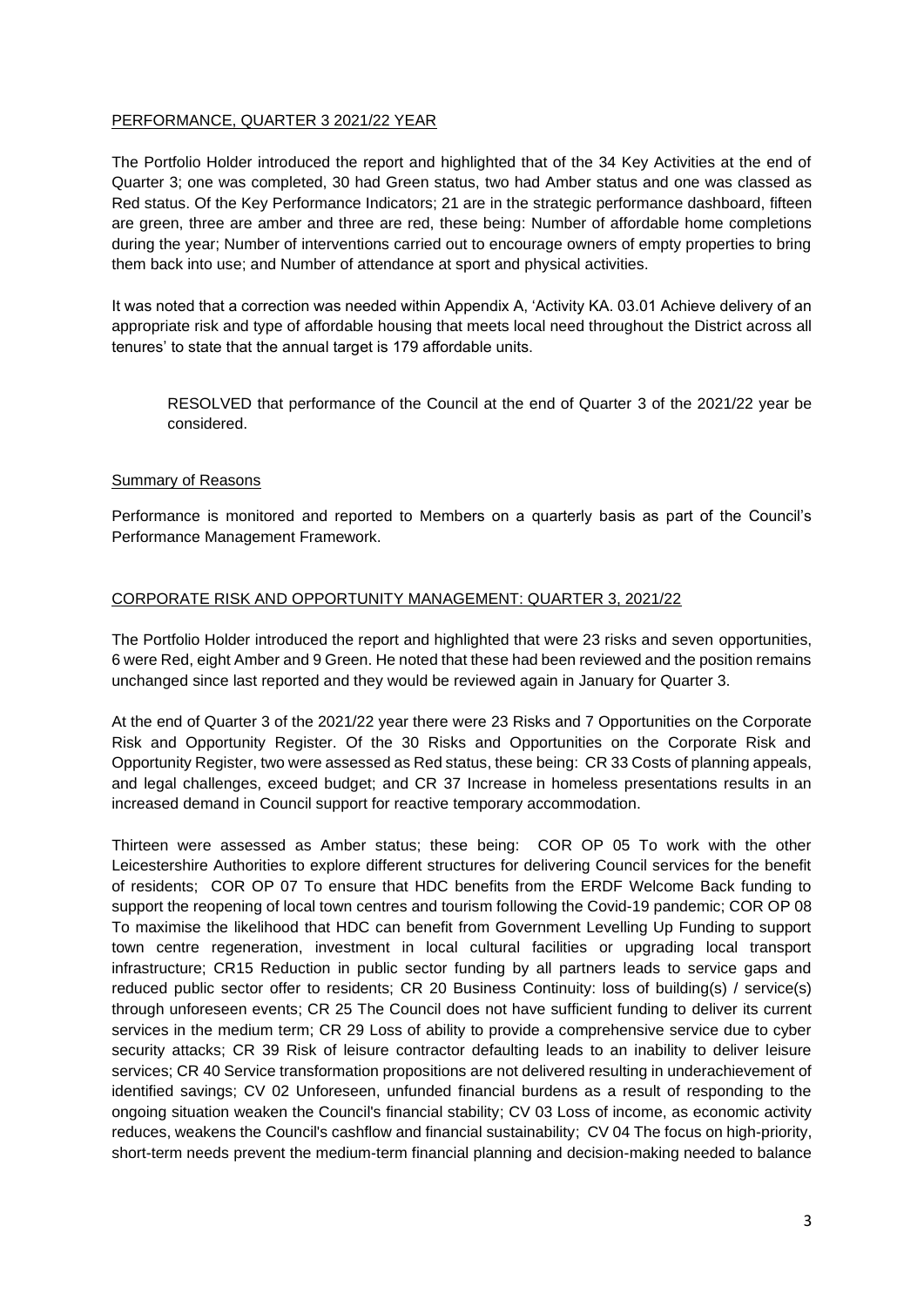the Council's finances in the medium term; CV 12 Illness, self-isolation, and other factors lead to reduced capacity to operate the Council's Lifeline Service which endangers customers.

Given that the next Risk Management Group is not scheduled to meet until the beginning of April, the interim Chief Executive advised that with the emerging Ukrainian crisis, she has asked that a Ukrainian risk be drafted for the Corporate Management team to consider and this will be added ad-hoc given the immediacy of this situation and the need to manage this risk as soon as possible.

RESOLVED that the items contained within the Council's Corporate Risk and Opportunity Register as attached at Appendix A to the report be noted.

### Summary of Reasons

Monitoring of the Council's Corporate Risks and Opportunities is prescribed by the Council's Risk and Opportunity Management Framework.

### REVENUES AND BENEFITS BAD DEBT REPORT

The Cabinet received a report detailing the amounts that have been written off for the period 1st April 2021 through to 10<sup>th</sup> February 2022 in respect of National Non-Domestic Rates (Business Rates). A query was raised by the Cabinet as to why the company details had been anonymised, and the Director of Finance, ICT & Assets agreed to investigate this.

RESOLVED that the total amounts for National Non-Domestic Rates (Business Rates) £34,816.12 as listed in Appendix A to the report be written off.

#### Summary of Reasons

To comply with proper accounting practices.

### FINANCIAL PERFORMANCE 2021-22 QUARTER 3

The Portfolio Holder introduced the report and highlighted the salient points which set out the financial forecast for Quarter 3, based on information at the end of December, for revenue and capital. It was noted that a typographical error needed to be corrected in Section 4 Financial Performance to read 'The forecast outturn is £5.2m, which represents an **underspend** of the budget by £63k.

RESOLVED that the financial performance report by considered and the Forecast Outturn (31<sup>st</sup> March 2022) be commented on as detailed within the report and associated appendices.

### Summary of Reasons

Good financial governance requires the Cabinet to consider and comment on the forecast financial outturn for 2021/22. Such commentary demonstrates to customers, partners, and stakeholders that the Council is actively considering the financial environment within which the Council is operating.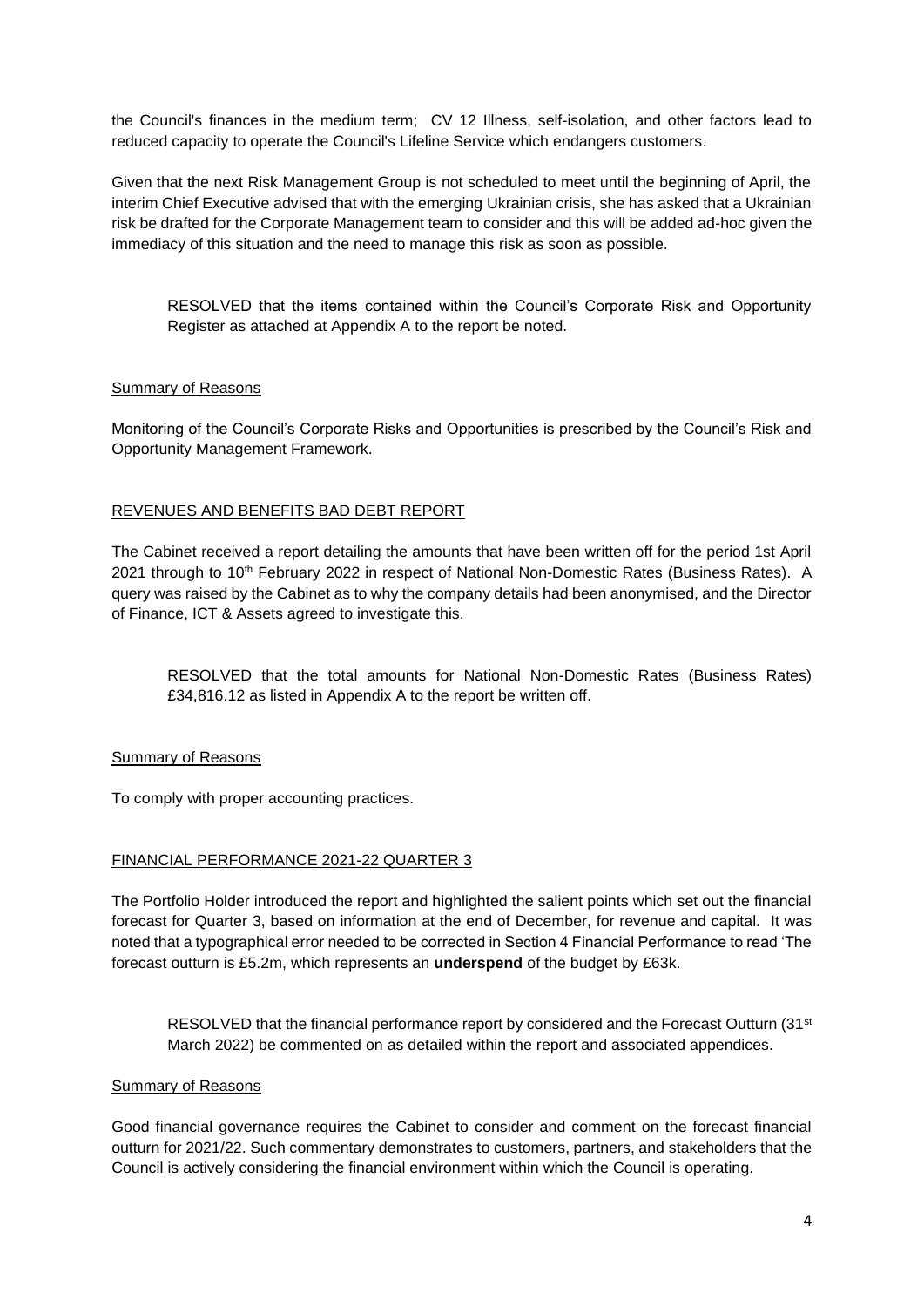## THE PLANNING OBLIGATIONS SUPPLEMENTARY PLANNING DOCUMENT

The Cabinet considered the Planning Obligations Supplementary Planning Document (SPD). The Planning Obligations SPD (consultation draft) went through a period of public and stakeholder consultation between 11th December 2020 to 5th February 2021. In light of some of the changes proposed Cabinet agreed that a further period of consultation should be undertaken. The second period of consultation ran from 5th November and 17th December 2021, for six weeks. The consultation included seeking views on the Monitoring Fee Background Evidence Paper and Schedule of Charges 2021/22.

A total of 18 agencies/councils/developers/individuals/organisations submitted representations to the Council in respect of the Planning Obligations SPD re-consultation. As a result of the representations received and changes to Government Policy some further changes have been made to the Planning Obligations SPD.

# **RECOMMENDED TO COUNCIL:**

- **(i) that the Planning Obligations Supplementary Planning Document (SPD) be adopted and that it should be implemented as soon as possible,**
- **(ii) that the Monitoring Fee Background Evidence Paper and Schedule of Charges 2021/22 be published on the Council's website, implemented, and reviewed as appropriate,**
- **(iii) that authority be delegated to the Director of Planning and Regeneration to correct any minor or typographical errors,**
- **(iv) that authority be delegated to the Director of Planning and Regeneration to comply with the requirements for adopting the SPD (including publishing the consultation statement, preparing any supporting documentation and communications etc.).**

## Summary of Reasons

To enable the revised and updated Planning Obligations Supplementary Planning Document (SPD) to be considered following the public re-consultation.

## LEIRE NEIGHBOURHOOD PLAN

The Cabinet considered the report on the Leire Neighbourhood Plan. The Leire Neighbourhood Plan has been led by the Leire Parish Council, as the Qualifying Body, in conjunction with the local community.

The Plan for Leire seeks to achieve the following: ensure that development takes place in the most sustainable locations; encourage the right types of development that meet local needs; protect important buildings and structures of historic and architectural interest; protect important community facilities; promote high quality design in new development; protect the countryside and special landscape; protect open spaces that are important to the community and/or wildlife; and seek ways of addressing the problems of traffic congestion.

The Cabinet noted that a number of respondents made complaints that the consultation of the Qualifying Body was insufficient, and their decision making was not transparent. All the allegations made were forwarded to the Examiner who asked for clarification from the Qualifying Body, District Council and